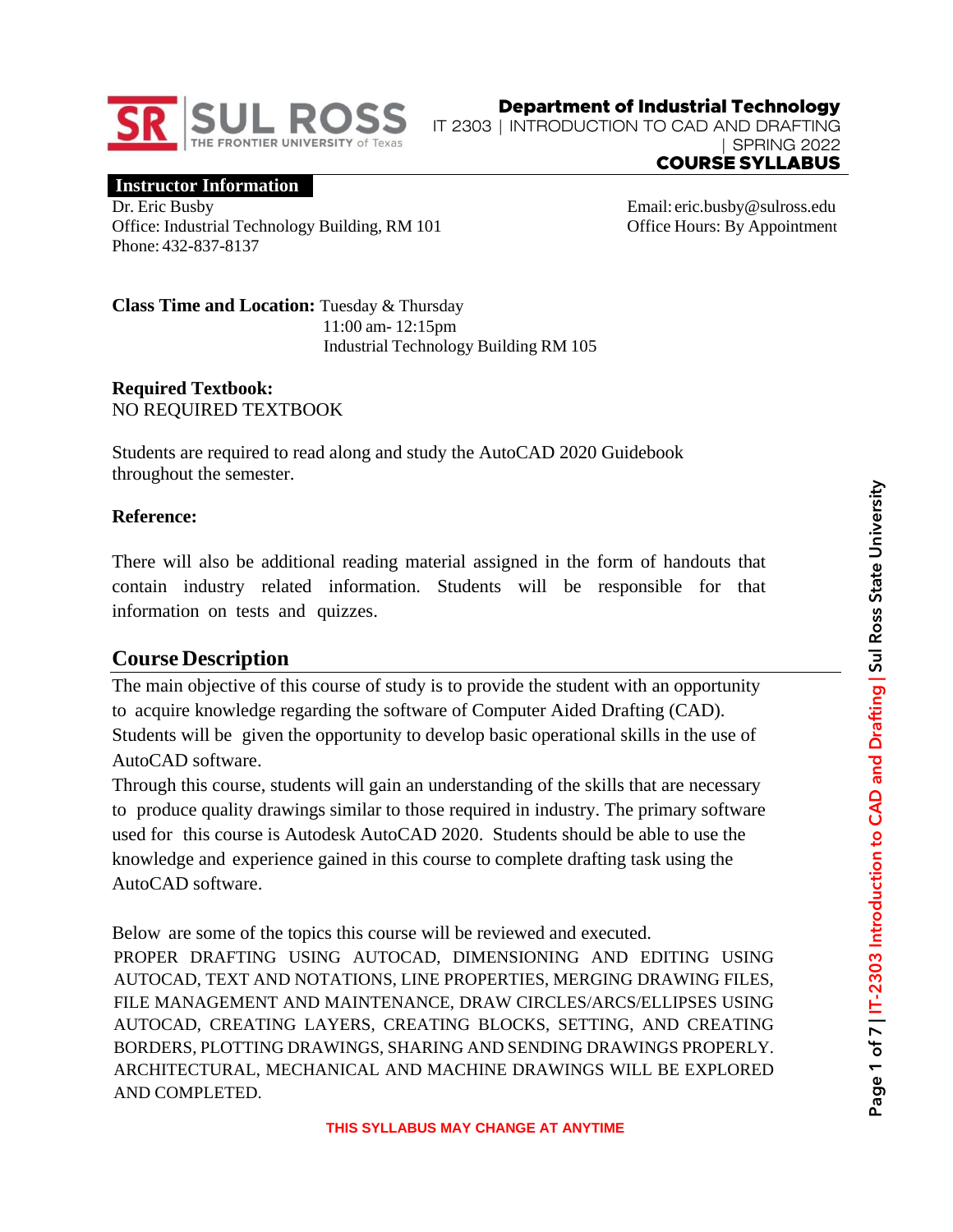### **Student Learning Outcomes**

This course is designed to meet one or more of the following Student Learning Outcomes:

- 1. Students will demonstrate the ability to identify and interpret information provided in technical drawings, and schematics.
- 2. Students will demonstrate the ability to integrate the principles of related fields into the use of the CAD software.
- 3. Students will demonstrate digital proficiency (use of a computer; basic operating system functions; network, drive, and directory navigation; etc.)
- 4. Create production documents employing standard conventions and requirements.

## **Marketable Skills**

- 1. Students will demonstrate knowledge of project management, project planning, scheduling, and estimating.
- 2. Students will demonstrate knowledge of industry safety practices.
- 3. Students will understand and implement lean philosophies to improve efficiency and eliminate waste.
- 4. Students will demonstrate the ability to communicate information and ideas verbally and in writing so others will understand.

# **Course Objectives**

Upon completion of this course the student will be able to:

- Execute line command input options such as absolute, relative, and polar coordinates.
- Create new drawing files, save, and transfer drawing files.
- Set the drawing working units such as architectural, decimal, and fractional.
- Draw the border using border templates.
- Draw objects using the Line, Circle, Rectangles, Polygons and many more commands.
- Use Modification tools such as the Mirror, Copy, Trim, Extend, Fillet and array commands.
- Create and Insert Blocks
- Create Layers and modify line properties.
- Placing and creating Text, both single and multi-line.
- Dimensioning: set up dimension parameters i.e., architectural, decimal and/or fractional.
- Dimensioning: measure properly in architectural, decimal, and fractional styles.
- Plotting drawings to scale and not to scale.
- Create Hatch Patterns and include patterns within drawing
- Using Leaders properly
- Intro to Basic 3d Design and Rendering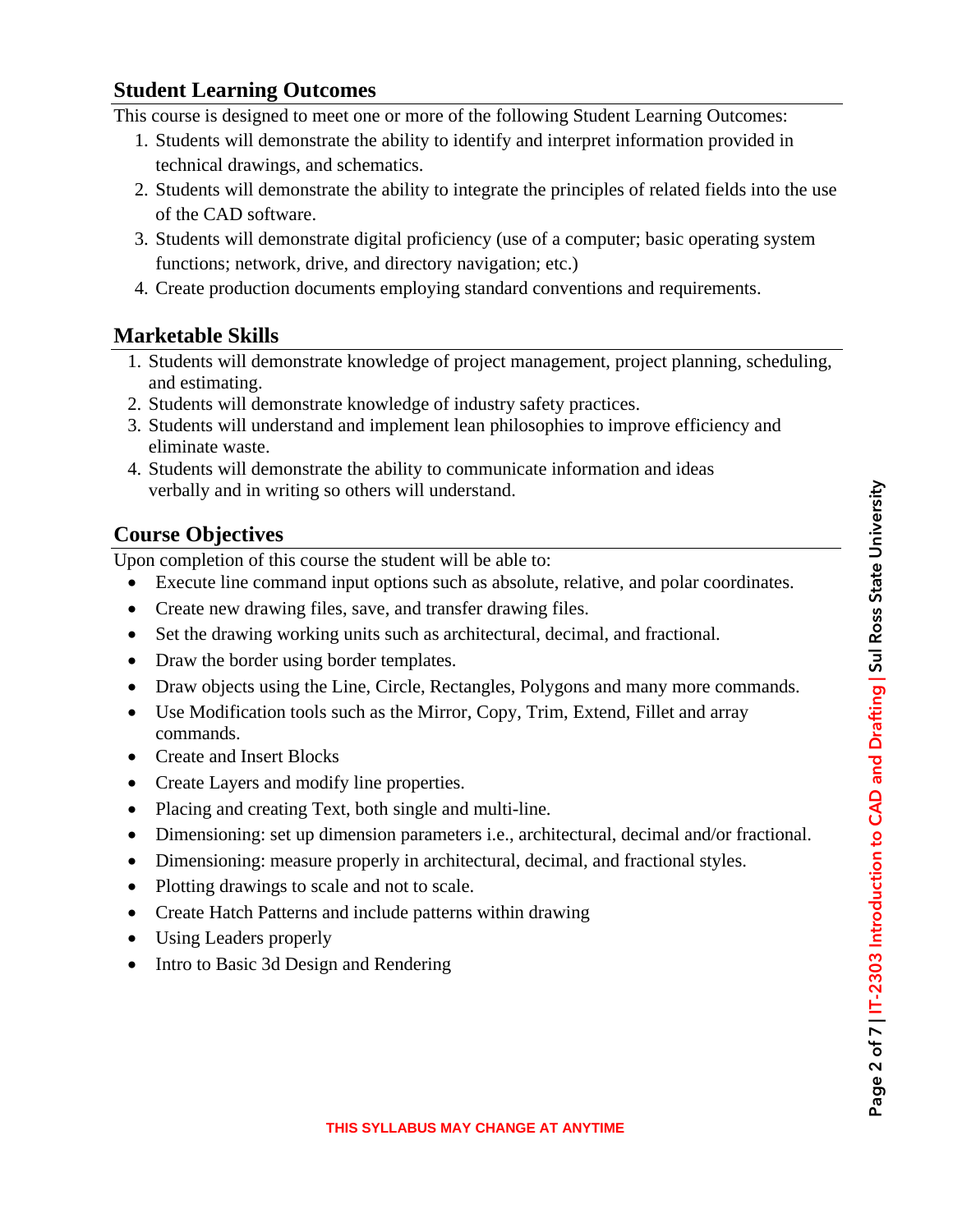## **SRSU Accessibility Services Statement**

**ADA Statement**: Sul Ross State University (SRSU) is committed to equal access in compliance with Americans with Disabilities Act of 1973. It is SRSU policy to provide reasonable accommodations to students with documented disabilities. It is the student's responsibility to initiate a request each semester for each class. Alpine students seeking accessibility/accommodations services must contact Mary Schwartze Grisham, M.Ed., LPC, SRSU's Accessibility Services Coordinator at 432-837-8203 (please leave a message and we'll get back to you as soon as we can during working hours), or email [mschwartze@sulross.edu.](mailto:mschwartze@sulross.edu) Our office is located on the first floor of Ferguson Hall (Suite 112), and our mailing address is P.O. Box C-122, SUI Ross State University, Alpine, Texas 79832.

# **Library Information**

The Bryan Wildenthal Memorial Library in Alpine offers FREE resources and services to the entire SRSU community. Access and borrow books, articles, and more by visiting the library's website, library.sulross.edu. Off-campus access requires logging in with your LoboID and password. Librarians are a tremendous resource for your coursework and can be reached in person, by email (srsulibrary@sulross.edu), or phone (432-837-8123).

The Southwest Texas Junior College (SWTJC) Libraries at Uvalde, Del Rio, and Eagle Pass. Offer additional access to library spaces and resources. Del Rio, Eagle Pass, and Uvalde students may also use online resources available through SWTJC website, library.swtjc.edu. The SWTJC Libraries serve as pick-up locations for Inter-Library Loan (ILL) and Document Delivery from the Alpine campus.

# **Diversity Statement**

"I aim to create a learning environment for my students that supports a diversity of thoughts, perspectives and experiences, and honors your identities (including race, gender, class, sexuality, religion, ability, socioeconomic class, age, nationality, etc.). I also understand that the crisis of COVID, economic disparity, and health concerns, or even unexpected life events could impact the conditions necessary for you to succeed. My commitment is to be there for you and help you meet the learning objectives of this course. I do this to demonstrate my commitment to you and to the mission of Sul Ross State University to create an inclusive environment and care for the whole student as part of the Sul Ross Familia. If you feel like your performance in the class is being impacted by your experiences outside of class, please don't hesitate to come and talk with me. I want to be a resource for you."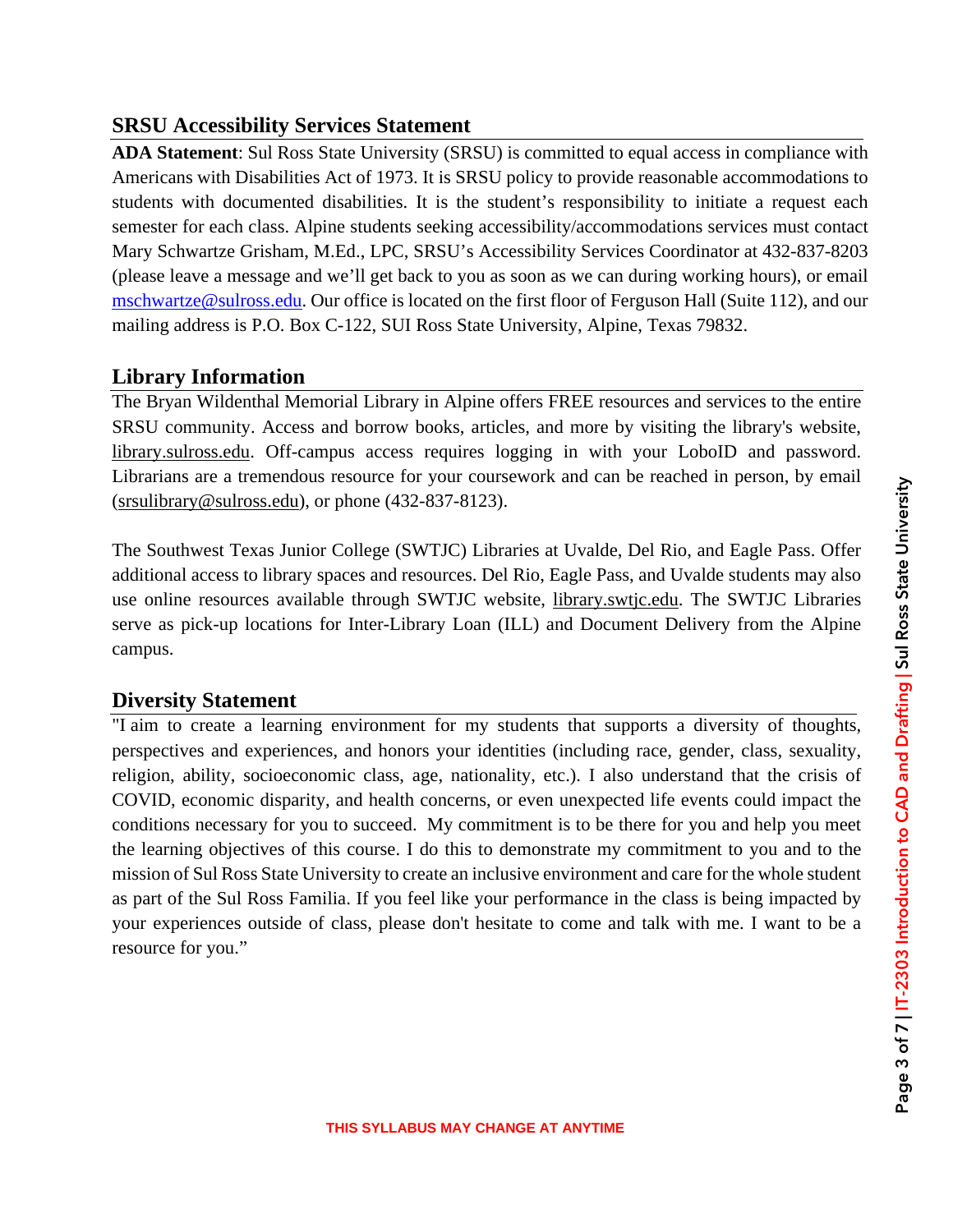## **Classroom Climate of Respect**

Importantly, this class will foster free expression, critical investigation, and the open discussion of ideas. This means that all of us must help create and sustain an atmosphere of tolerance, civility, and respect for the viewpoints of others. Similarly, we must all learn how to probe, oppose, and disagree without resorting to tactics of intimidation, harassment, or personal attack. No one is entitled to harass, belittle, or discriminate against another on the basis of race, religion, ethnicity, age, gender, national origin, or sexual preference. Still, we will not be silenced by the difficulty of fruitfully discussing politically sensitive issues.

### **Attendance**

Attendance is necessary! Attendance will be taken each scheduled class period in accordance with University and Departmental Policy and will count as part of the daily work grade. Everyone starts with 280 points at the beginning of the semester for class attendance - each unexcused absence will cost 10 of those points. In accordance with the Student Handbook, after 9 hours of absences the student will be dropped from the course with an 'F'. If a student is tardy and misses the roll call, they will be charged with one absence. It is up to your professors' discretion whether an absence is excused or unexcused.

## **Class Structure**

This course is designed to be a guided study and not just dissemination of information. It will be run on a lecture\discussion\activity format. Lectures will utilize overheads, power points, demonstrations, videos, and visits to the internet. Lectures will be given primarily to enhance and answer questions about the *material that should have been studied prior to the class period***.** There may be some step-by-step guided practice, individual assistance, and demonstrations during the scheduled class time in areas where there seems to be a need. It is essential that everyone be in attendance for the scheduled meetings for sharing information, demonstrations, activities, and so questions are answered.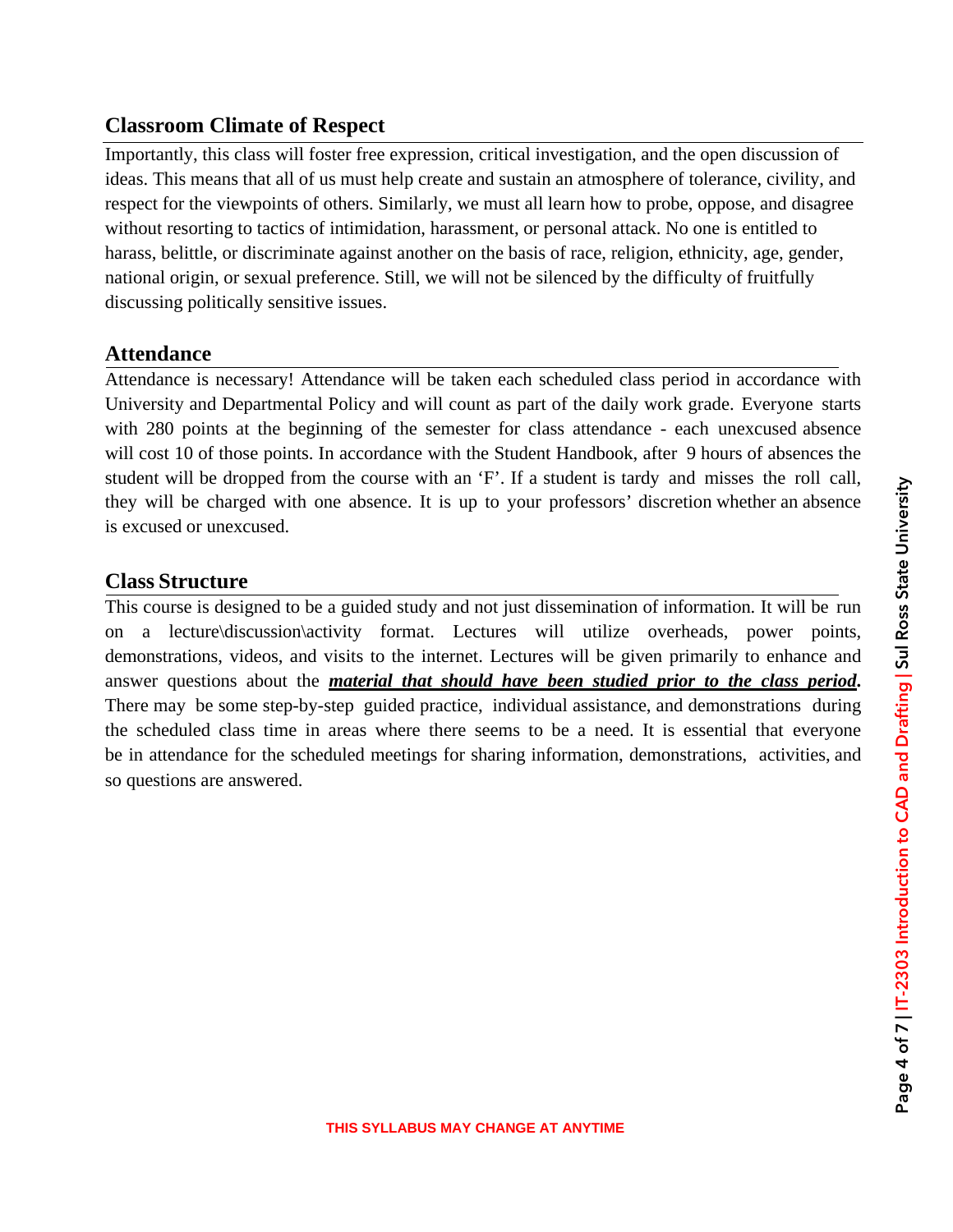### **Time Commitment**

Students should be prepared to spend at least 4-6 hours per week outside of class on assignments that will include: Homework, Reading Assignments, Lab work and studying for tests and quizzes.

### **Phones & Electronic Devices**

No electronic devices other than calculators are allowed in the class or lab.

#### **Assignments**

#### **All assignments are to be submitted via Blackboard. No late work will be accepted without proper documentation or prior approval by the instructor.**

Daily work will consist of reading, worksheet pages, and budgeting exercises. The laboratory exercises and projects will be completed together during the scheduled class time. It's essential that everyone be in attendance for the scheduled class meetings.

**Course Communication:** The official e-mail communications channel for this course is the Sul Ross State University e-mail account (yourname@sulross.edu) of each student and professor. For the purposes of this course, no other e-mail account is acceptable.

**Due dates:** All assignments and projects will be given due dates which must be met. All assignments will be due by 11:59 pm on the assigned day. Assignments and projects will not be accepted if they are turned in late without approval. Late assignments will lose ten points per calendar day. Students are responsible for meeting the deadlines even if classes are missed.

**Grading:** All work will be graded on specific criteria using the following guidelines. Any worksheets will be graded on a points-per-answer basis. Any sketches and drawings assigned will be graded on a 100-point (percentage) scale. Criteria for grading will include accuracy of content, appropriateness of content for assignment, presentation, and clarity. Projects in the lab will be graded on accuracy, neatness, content, adherence to standards, adherence to assignment, and workmanship. Graded items will be broken into specific categories and presented on grade sheets given at the time the assignments are given.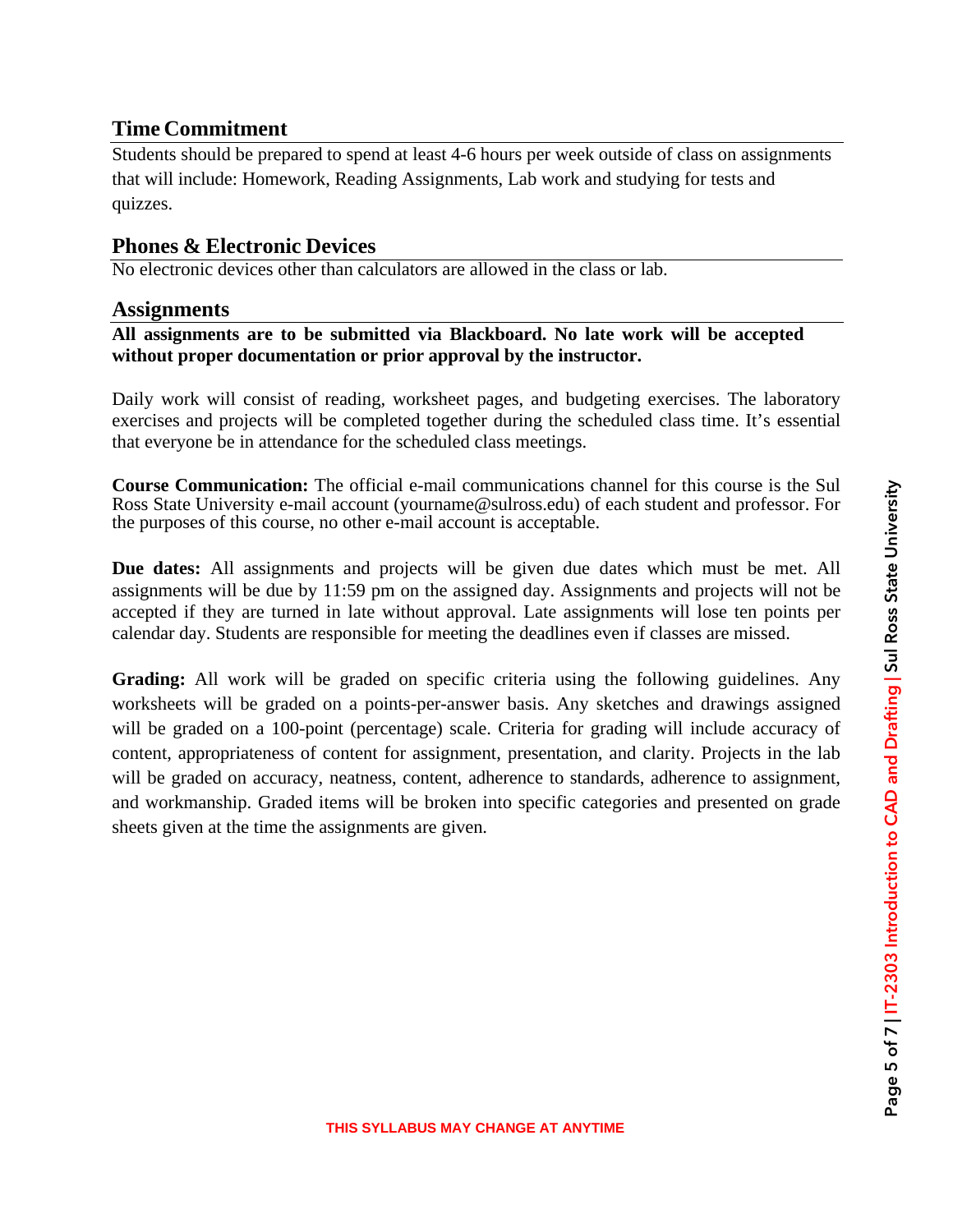## **Grading Policy**

Final grades will be determined by totals in these areas:

- 5% quizzes
- 25% final exam (comprehensive)
- 40% daily work assignments: lab work, site visit, and attendance
- 30% final project (group or individual project)

In the event one of the above categories is not completed during the course that percentage will automatically be divided between the other categories at the same level. All assignment points will be converted to percentages for individual assignment letter grades.

> $A=100-90$ ; B=89-80;  $C = 79 - 70$ ;  $D=69-60$ :  $F=59-0$

Grades will be earned on the basis that "C" is average work, "B" is above average work, and "A" is well above average work. Barring unusual circumstances, there will be *NO INCOMPLETES* given at the end of this semester.

#### **Academic Honesty**

*All students are expected to complete their own work at all times. Any dishonest conduct will be promptly rewarded with an immediate "F".*

#### *Plagiarism*

*A student guilty of plagiarism and/or cheating will receive a grade of "F" in the course involved and the grade will be so recorded on the transcript. Students giving and receiving assistance in any unauthorized manner during an examination will subject themselves to this cheating policy. A pattern of cheating will result in suspension.*

#### **Lab Time**

As with all the Industrial Technology classes there will be a substantial amount of lab work to be done. Normally 6 hours outside of scheduled class time each week for researching, reading, and general homework is expected for college level work. All required research, lab work, and practice will not be able to be completed within the scheduled class time. There may be some release time from class to complete some of the work. Hours for access to the lab will be announced when set.

### **Supplies**

There are some expendable supplies you will need for the class such as pencils (lead), erasers, and paper. These supplies may be provided through the department through a set materials fee based on the average material use by students.